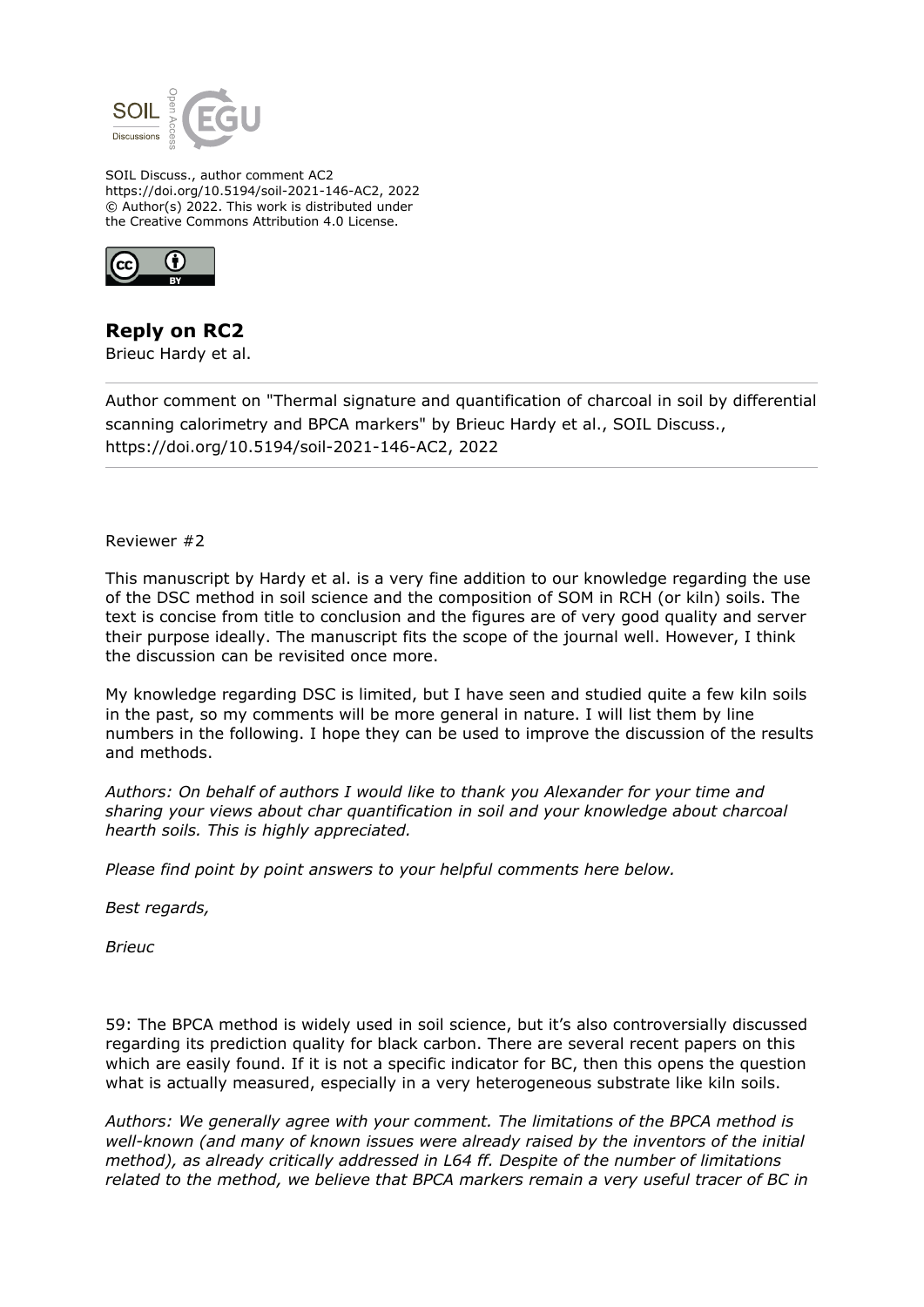*soil and sediment matrices, certainly one of the most useful tool that we have at the moment. We would attenuate your statement about the fact that BPCA markers are not specific to BC. We do consider them as BC-specific, even though small interferences from other aromatic C sources may occur, and that the BPCA signature and recovery rates may vary according to the quality of BC and changes in analytical conditions. Yet, BPCA is more specific to BC than many of the other methods used to analyze BC. To our point, the main limitation of the BPCA markers is the current lack of control of the recovery rate, which make it an inappropriate approach for absolute quantification of char content in soil and sediment. This is one of the core working assumption of our work, and the motivation to look for other techniques of BC quantification in soil and sediment. Also other existing quantification methods have inherent limitations and generally focus on a narrow window of the BC continuum, which makes the application of complementary methods for BC quantification meaningful.*

70: The factor 2.27 is often used, and also often discussed critically, e.g. DOI: 10.1016/j.orggeochem.2010.07.001

*Authors: Thank you for the reference, the sentence was completed to point out the weakness of the correction factor: "…BPCA-C extracted from soil, despite criticised for its validity (Glaser et al., 1998; Schneider et al., 2010).*

l. 87 Minor point: not only western Europe, in the eastern parts as well. Also consider changing "former" to "mostly historical forest areas" or something similar.

*Authors: Suggestion accepted: "They are widespread in the historical forest areas in Europe as charcoal has long been the unique combustible used for smelting and steelmaking (Hardy et al., 2016; Samojlik et al., 2013).*

So the DSC method is calibrated using charcoal pieces  $>1$ mm. All the kiln soils I saw were pitch black, often times with no or very little macroscopic charcoal pieces. What about fine charcoal dust and charcoal degradation products more humic in character, tar etc. Are they also detected by the DSC method at charcoal (>1mm) specific peaks?

*Authors: Thank you for raising this point. Actually, in order to constrain the signature of aged charcoal in soil as good as possible, we had to isolate some charcoal from soil and avoid a significant contamination from natural SOM. Therefore the collection of large charcoal fragments appeared to be the best solution. Again, you point out the difficulty of dealing with a continuum of material. In our view, this is not a major issue here as even microscopic charcoal fragments and dust will keep a specific signature with aromatic clusters that do not originate from other SOM sources in soil, and that therefore keep a specific thermal signature related to the higher binding energy of C atoms. Therefore they will be accounted for charcoal by our approach unless they are completely degraded to highly H and O rich molecules of small size with a molecular structure similar as that of lignin-derived SOM. In that case they would be accounted for "natural/humified" SOM rather than charcoal.*

*The comparison of the signature of pure charcoal powder with that of the kiln soil from which charcoal was extracted supports this view (see Figure 5a), and suggests that the use of large charcoal pieces is acceptable to constrain the DSC signature of charcoal remains in soil.*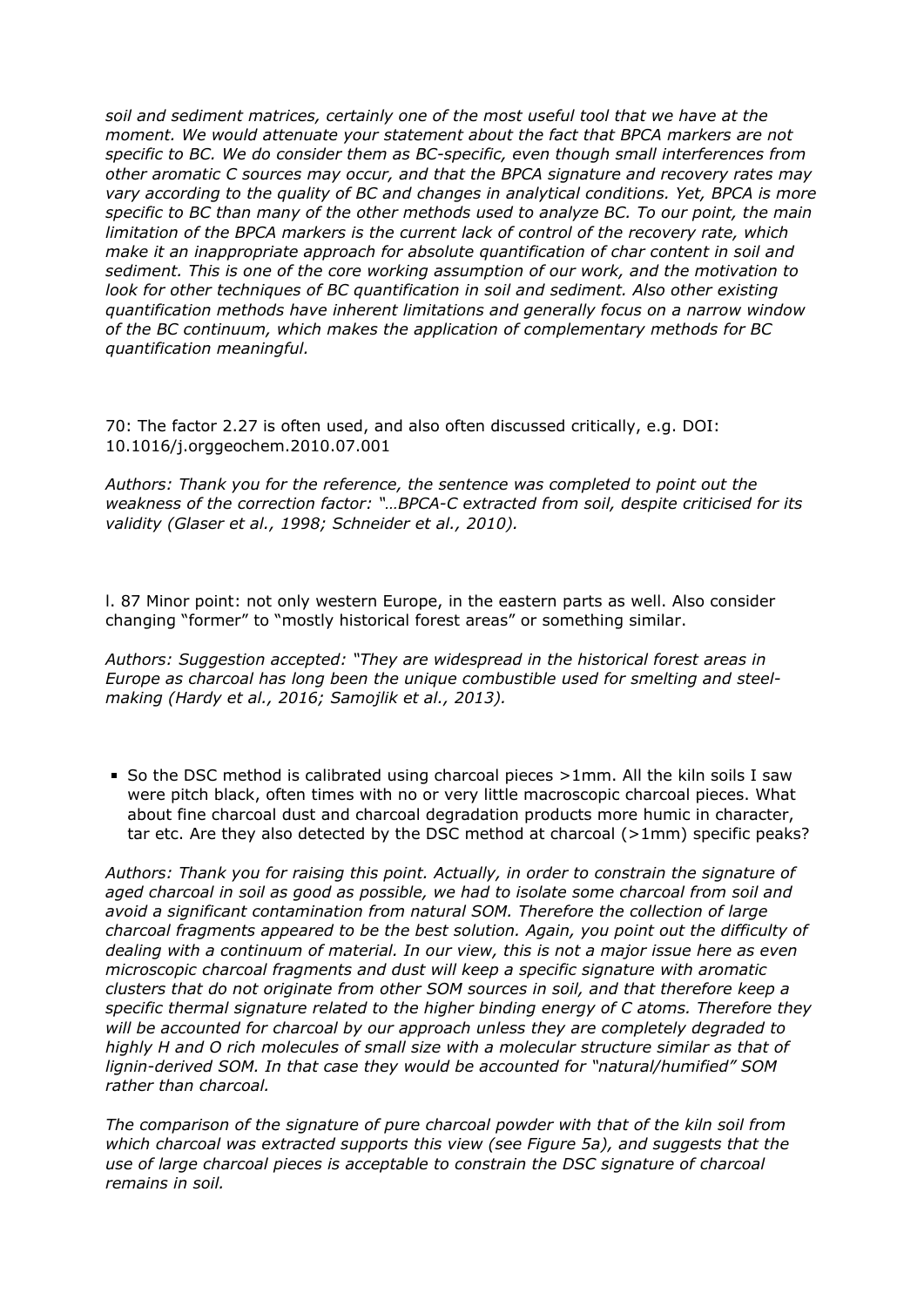Figure 1. Y axis unit inconsistent with the other figures

*Authors: On Figure 1 we have the "by default" layout of the Universal Analysis 2000 software that was used to calculate indicators from the curves. On the other figures you have "clean" curves after removal of the baseline, etc… We think that this is not an issue in the present form.*

Figure 5c: could you show fresh and old charcoal overlaid?

*Authors: this is an interesting suggestion. We will give it a try for the revised version.*

Section 3.3 I can't see appendix 1 (?). This section could greatly benefit from a table showing TOC, DSC-charcoal, BPCA, BC concentrations! Maybe just average values to save space.

*Authors: Actually this is exactly what is contained in Appendix 1. The table is currently available online with the preprint*

*(https://soil.copernicus.org/preprints/soil-2021-146/soil-2021-146-supplement.pdf). As the table is quite large we will keep it as a supporting information.*

350: You only discuss the kilns on cropland soils here? What about the kiln sites in forests? Maybe I missed it. These kilns on cropland soils are somewhat of a novelty compared to other sites discussed in the literature, which are predominantly in "undisturbed" forests.

*Authors: First, about this last statement indeed, the occurrence of these sites in cropland makes them an interesting proxy for studying the long-term effects of soil amendment with biochar.*

*Authors: Second, for the use of difference of total OC content between CKS and ref soils as an estimator of the content of charcoal-C in soil :*

- *For forest soils of Wallonia, the calculation of the excess of SOC at kiln site by difference with adjacent reference soil is made impossible because of the sampling procedure that was followed under forest. As you know, the activity of charcoal production has locally modified the topography of the charcoal hearth site, with the most common relief being a small elevation with the shape of an upside-down plate. For this reason, kiln and reference soils of Wallonia in forest areas were sampled according to soil horizons rather than soil depth. This prevents from calculating an excess of SOC at kiln site for a given depth.*
- *For cropland soils, the story is easier as the sites were diluted laterally and have no more specific reliefs. Therefore the same depths were used in and out the sites when sampling.*
- *For forest sites of Germany, the same depths of sampling were respected for both kiln and reference soils, so the calculation of the excess of SOC at kiln site by difference with adjacent reference soil is possible but we hadn't tried. Please find the result attached (Figure RC2-1).*

*On Figure RC2-1, the slope of about 1 between DSC-derived charcoal-C content and Δ SOC brings us further confidence on the fact that the DSC quantification method calibrated here for CKS soil is subject to little bias, and work probably better than the estimation made by BPCA-C \* 2.27 (the coefficient factor being arbitrary and over conservative in this case).*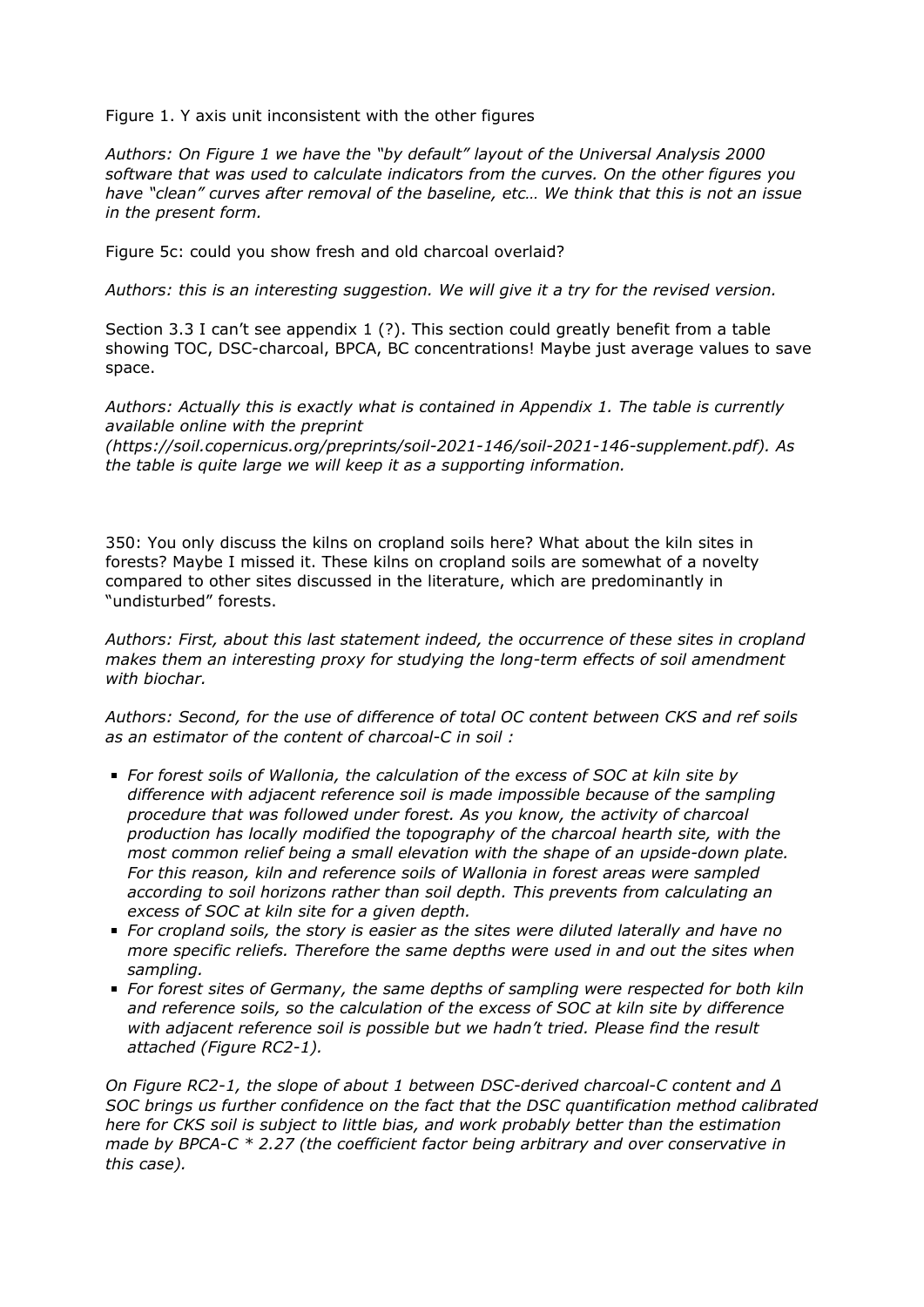*The fact that we have a slope of about 1 here for forest soils whereas we found a slope of about 0.8 for cropland soils, as stated in the text, might be due to the dilution of the cropland soil and the better incorporation of natural SOM in cropland due to tillage, which probably has standardized site conditions and possibly accelerated the reconstitution of the natural SOM pool that had been destroyed by pyrolysis at the time of charcoal production. Moreover, historical sources indicate that CKS from Germany might be of younger age (> 60 years old) than that from Belgium (> 150 years old), which also advocate for a possible incompletely rebuilt SOM pool at CKS soils from Germany.*

This is a very confident statement; I would be more cautious. Extra uncharred SOM could easily be charcoal derived products not detected by BC quantification techniques. The difference between BC and TOC in kiln soils is sometimes very large (as you know best), depending on which techniques are used. This cannot easily be explained by the presence of extra uncharred SOM. I guess this is the wrong paper to discuss this issue. But maybe try to be more careful with these assumptions in writing.

*Authors : We also were quite doubtful on the validity of this statement a few years ago, but with the increasing bunch of evidence on this effect we have a more nuanced position today. The best evidence to date that the presence of charcoal in CKS soils may promote the storage of small amount of natural SOM is the delta 13C study of the PhD thesis of Bart Kerré (e.g. Kerré et al., 2016), who showed a larger amount of maize-derived biomass at CKS than at adjacent reference soils. Similar results were obtained more recently e.g. in the PhD thesis of Victor Burgeon (Burgeon et al., 2021). Nevertheless, we agree with you that the effect of stabilization of natural SOM induced by biochar in soil is probably overestimated in some studies dealing with it, sometimes due to BC quantification biases.*

366. If you use the BPCA method as a benchmark for BC then please discuss its potentially shortcomings also, not only in terms of the conversion factor(s).

*Authors: We agree and will add information to complete the statement in L 363 ff. after "…. condensed moieties (Brodowski et al., 2005; Glaser et al., 1998)." Apart of the criticised and discussed validity of the BPCA-C conversion factor (Glaser et al., 1998; Schneider et al., 2010) the BPCA method may produce biased results for soils rich in organic carbon (Kappenberg et al., 2016). Contrastingly Roth et al. (2012) confirmed validity of the BPCA method for charcoal detection, which is assumed to be most dominant source of BC in soils under study."* 

## *References:*

*Burgeon, V., Fouché, J., Leifeld, J., Chenu, C. and Cornélis, J. T.: Organo-mineral associations largely contribute to the stabilization of century-old pyrogenic organic matter in cropland soils, Geoderma, 388(July 2020), doi:10.1016/j.geoderma.2020.114841, 2021.*

*Glaser, B., Haumaier, L., Guggenberger, G. and Zech, W.: Black carbon in soils : the use of benzenecarboxylic acids as specific markers, Org. Geochem., 29(4), 811–819, 1998.*

*Hardy, B., Cornelis, J. T., Houben, D., Lambert, R. and Dufey, J. E.: The effect of preindustrial charcoal kilns on chemical properties of forest soil of Wallonia, Belgium, Eur. J. Soil Sci., 67(2), 206–216, doi:10.1111/ejss.12324, 2016.*